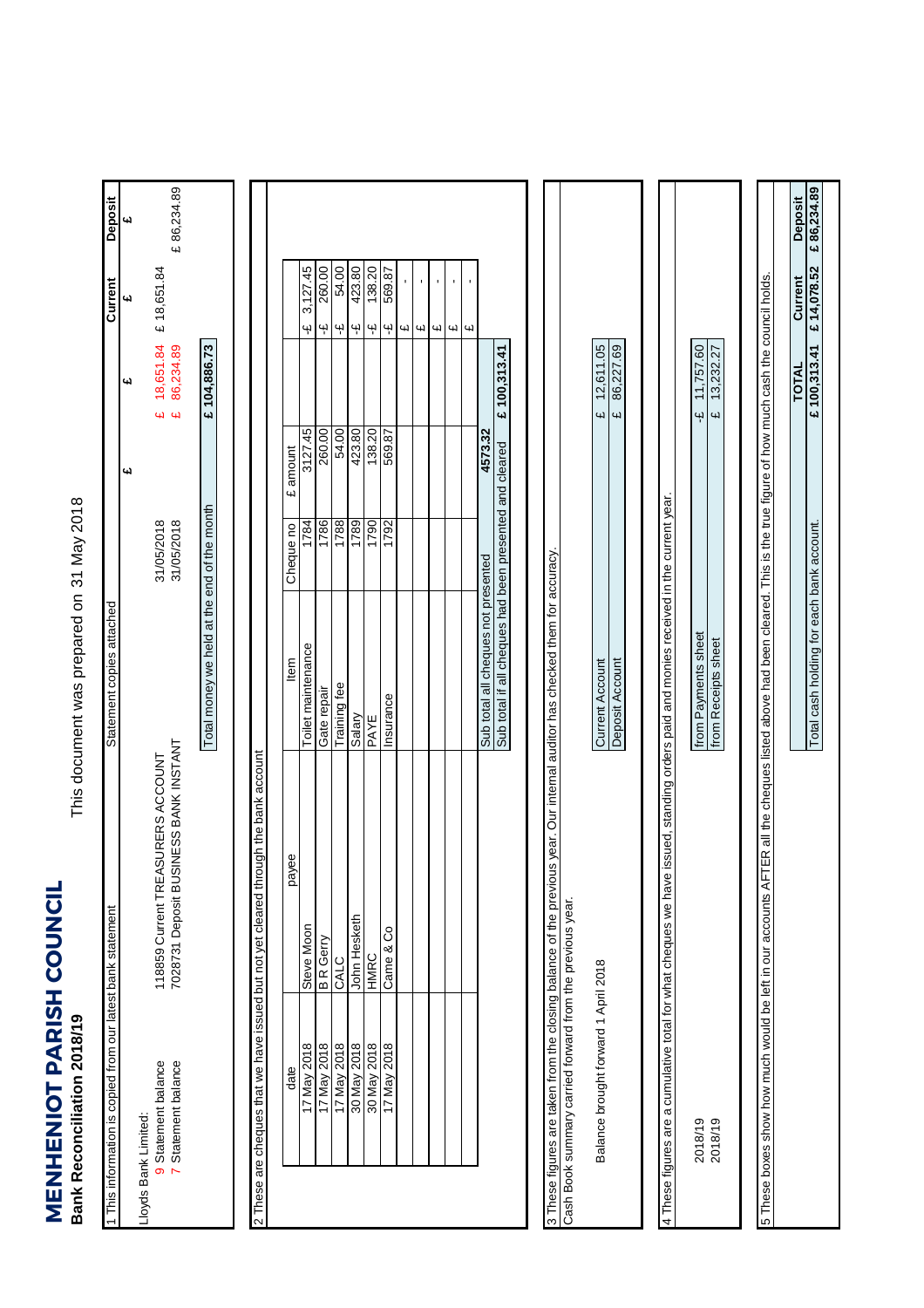

**MENHENIOT PARISH COUNCIL MR JOHN HESKETH LAMBEST COTTAGE MENHENIOT** LISKEARD CORNWALL **PL14 3RE** 



**INTEREST (GROSS)** 

**BALANCE CARRIED FORWARD** 

J31861009VUMAA0000000497001002393000

**BUS BANK INSTANT MENHENIOT PARISH COUNCIL** 

## **Account Summary**

9 May 18

**9 May 18** 

Your account statement Statement sheet number: 7 Issue date: 31 May 2018 Page: 1 of 2

Write to us at: **PO Box 1000 Andover BX1 1LT** 

Call us on: 0345 072 5555 (from UK) +44 1733 347338 (from Overseas Visit us online: www.lloydsbank.com

3.54

86,234.89

86,234.89

Your branch: LISKEARD Sort code: 30-95-08 Account number: 07028731 BIC: LOYDGB21465 IBAN: GB83 LOYD 3095 0807 0287 31

|                         |              | Balance On 30 April 2018       |              |               | £86,231,35  |
|-------------------------|--------------|--------------------------------|--------------|---------------|-------------|
|                         |              | Total Paid In                  |              |               | £3.54       |
|                         |              | <b>Total Paid Out</b>          |              |               | £0.00       |
|                         |              | Balance On 9 May 2018          |              |               | £86,234.89  |
| <b>Account Activity</b> |              |                                |              |               |             |
| Date                    | Payment type | Details                        | Paid out (£) | Paid in $(E)$ | Balance (£) |
| 30 Apr 18               |              | <b>BALANCE BROUGHT FORWARD</b> |              |               | 86,231.35   |

**PGF10780000000** 

VI3286106312

Please note that only compensation related queries should be referred to the FSCS on the reverse of this statement. For our data privacy notice, please see: http://www.lloydsbank.com/business/privacy.asp

Lloyds Bank plc, 25 Gresham Street, London, EC2V 7HN. Registered in England and Wales no. 2065. Authorised by the Prudential Regulation Authority and regulated by the Financial Conduct Authority and the Prudential Regulation Authority under number 119278. Lloyds Bank International Limited, P O Box 160, 25 New Street, St. Helier, Jersey, JE4 8RG.